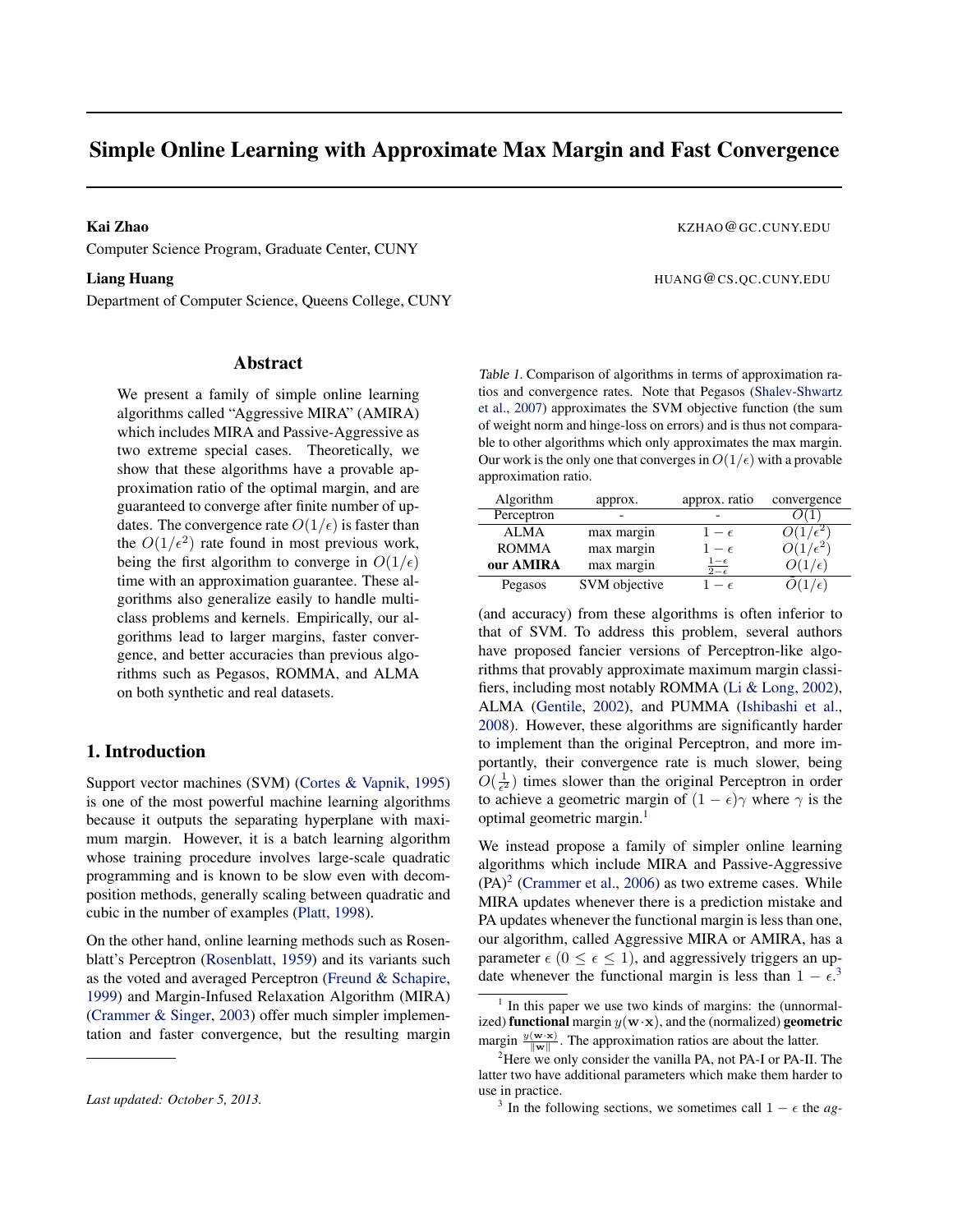<span id="page-1-0"></span>Thus MIRA is the most conservative case ( $\epsilon = 1$ ) and PA the most aggressive case ( $\epsilon = 0$ ) in this new framework. We make the following contributions:

- 1. We provide a unified proof of convergence for AMIRA using very different techniques from the original proofs in MIRA and PA, greatly simplifying the convergence proofs for MIRA and PA as a by-product. We also bound the number of mistakes of AMIRA for inseparable datasets.
- 2. We present a margin-approximation theorem that the final geometric margin from  $AMIRA(\epsilon)$  is at least  $\frac{1-\epsilon}{2-\epsilon}\gamma$ , after at most  $\frac{2-\epsilon}{\epsilon} \frac{R^2}{\gamma^2}$  updates ( $R = \max_i ||\mathbf{x}_i||$ ).
- 3. We show that empirically, the approximation ratio is much better than the above theoretical analysis, leading to a margin of at least  $(1 - \epsilon)\gamma$  on synthetic data.
- 4. We also show that on synthetic data our convergence rate, being  $O(1/\epsilon)$ , is indeed much faster than ROMMA's  $O(1/\epsilon^2)$  in practice (see Table [1\)](#page-0-0). To the best of our knowledge, AMIRA is the first online algorithm that converges in  $O(1/\epsilon)$  with a provable approximation ratio on margin (by contrast, the famous Pegasos algorithm [\(Shalev-Shwartz et al.,](#page-8-0) [2007\)](#page-8-0) approximates a different objective function and converges in  $O(1/\epsilon)$ , which is still slower than  $O(1/\epsilon)$ ).
- 5. Finally we show that AMIRA extends easily to incorporate kernels, which leads to better accuracies and faster convergence than previous methods (Pegasos, ROMMA, ALMA, etc.) on real datasets such as USPS and MNIST.

# 2. The Algorithm

We start with AMIRA in the standard binary classification setting, and then generalize it for multiclass problems.

# 2.1. Binary AMIRA

In the standard online binary classification setting, as shown in Algorithm 1, at time  $t$ , AMIRA considers each training example  $(\mathbf{x}, y) \in D \subset \mathbb{R}^n \times \{-1, +1\}$  sequentially and performs two steps:

- 1. calculate functional margin  $y(\mathbf{w} \cdot \mathbf{x})$ , which represents the unnormalized distance of x to the separating hyperplane described by current weight vector w, and
- 2. if the functional margin is not larger than  $1 \epsilon$ , which we call a "violation", update current weight vector:

$$
\mathbf{w}' \leftarrow \mathbf{w} + \frac{y - \mathbf{w} \cdot \mathbf{x}}{\|\mathbf{x}\|^2} \mathbf{x}
$$
 (1)

Algorithm 1 Binary-AMIRA

- 1: Input: training set  $D = \{(\mathbf{x}_i, y_i)\}_{i=1}^N$  and parameter  $\epsilon$
- 2: Output: weight vector w
- 3:  $w \leftarrow 0$
- 4: repeat
- 5: for each example  $(x, y)$  in D do
- 6: if  $y(\mathbf{w} \cdot \mathbf{x}) \leq 1 \epsilon$  then 7:  $\mathbf{w} \leftarrow \mathbf{w} + \frac{y - \mathbf{w} \cdot \mathbf{x}}{\|\mathbf{x}\|^2} \mathbf{x}$
- 
- 8: until converged

The update procedure in the second step has a very clear geometric interpretation: it searches for the new weight vector  $w'$  with minimum change from current weight vector  $w$  so that  $w'$  falls into the half space described by  $y(\mathbf{w} \cdot \mathbf{x}) - 1 \geq 0$ . This is actually a quadratic programming problem:

$$
\mathbf{w} \leftarrow \underset{\mathbf{s}.\mathbf{t}}{\mathop{\mathrm{argmin}}}\|\mathbf{w}' - \mathbf{w}\|^2
$$
  
s.t.  $y(\mathbf{w}' \cdot \mathbf{x}) \ge 1$ .

From the geometric intuition in Figure [1](#page-2-0) we can see the change should connect the end point of w and its projection on the hyperplane  $\mathbf{w} \cdot \mathbf{x} - y = 0$ , which indicates:

$$
\Delta \mathbf{w} = \mathbf{w}' - \mathbf{w} = \frac{y - \mathbf{w} \cdot \mathbf{x}}{\|\mathbf{x}\|^2} \mathbf{x},
$$

from which we get Eq. 1 as the analytical solution to the quadratic programming problem.

Note that MIRA and PA are two extreme special cases of AMIRA, for  $\epsilon = 1$  and  $\epsilon = 0$  respectively (see Figure [1\)](#page-2-0).

#### 2.2. 1-best Multiclass AMIRA

In multiclass setting, each training example x is associated with a gold label  $y \in \{1, 2, ..., M\}$  for M classes. We generalize our problem similar to [\(Crammer & Singer,](#page-8-0) [2003\)](#page-8-0) with some slight changes. The differences are:

1. instead of using a weight matrix of shape  $M \times n$  for M classes, we use a long weight vector  $\mathbf{w} \in \mathbb{R}^{nM}$ that is a concatenation of weight vectors:

$$
\mathbf{w} = (\mathbf{w}^{(1)}, \mathbf{w}^{(2)}, \ldots, \mathbf{w}^{(M)}),
$$

where  $\mathbf{w}^{(i)}$  is used to calculate the functional margin for training example with label  $i$ ;

2. for a given training example  $x$  and a label  $y$ , we define feature map function  $\Phi$  as

$$
\mathbf{\Phi}(\mathbf{x}, y) = (\mathbf{0}^{(1)}, \dots, \mathbf{0}^{(y-1)}, \mathbf{x}, \mathbf{0}^{(y+1)}, \dots, \mathbf{0}^{(M)}).
$$

such that  $\mathbf{w} \cdot \mathbf{\Phi}(\mathbf{x}, y) = \mathbf{w}^{(y)} \cdot \mathbf{x}$ .

We also define that, with a given training example x, the difference between two feature vectors for labels y and z as  $\Delta \Phi$ :

$$
\Delta \Phi(\mathbf{x}, y, z) = \Phi(\mathbf{x}, y) - \Phi(\mathbf{x}, z).
$$

*gressiveness* parameter of the algorithm.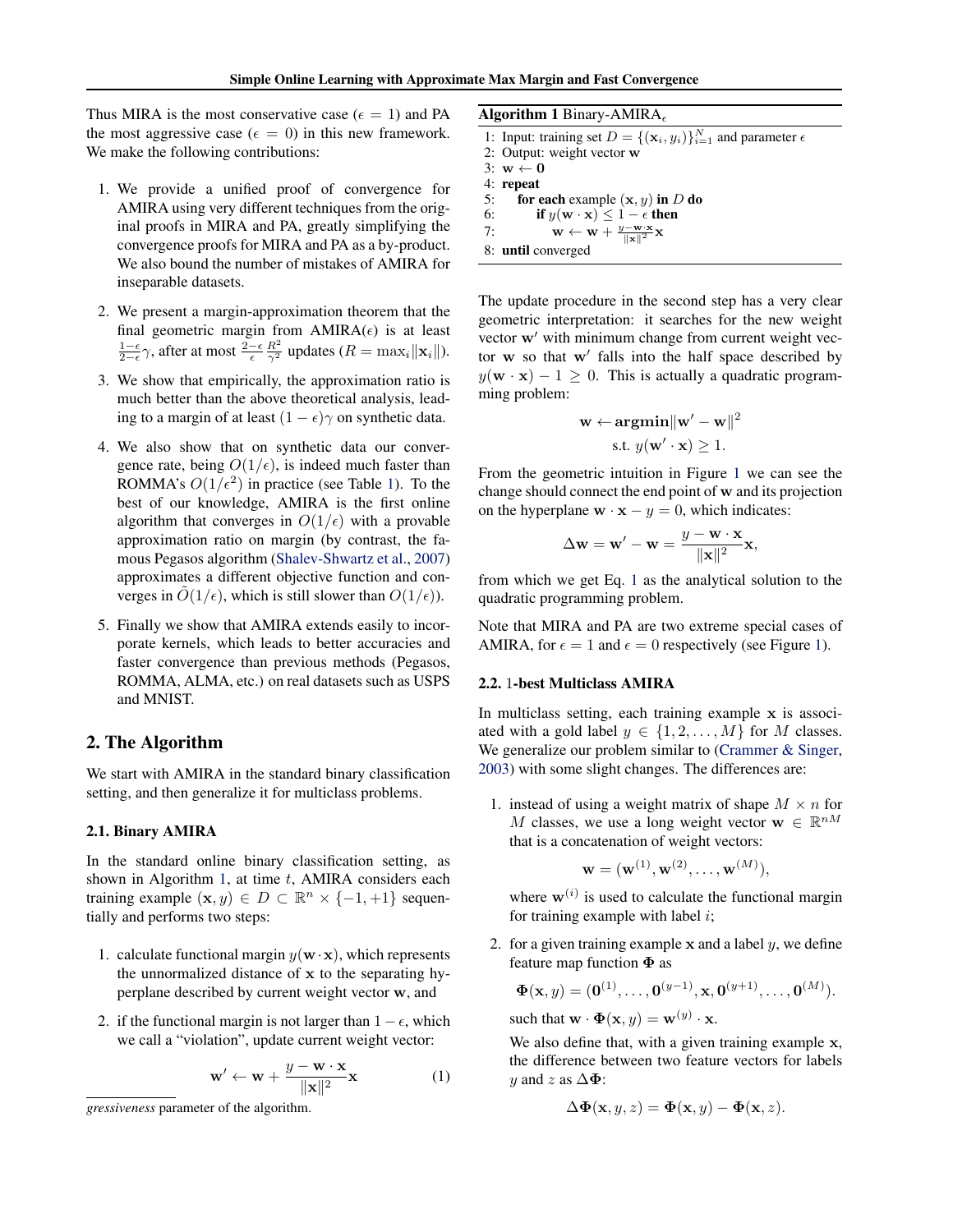<span id="page-2-0"></span>

Figure 1. AMIRA updates compared to MIRA and PA. Left: Current weight vector  $w<sup>t</sup>$  does not separate example  $x<sup>t</sup>$  with a positive margin. Perceptron, AMIRA, MIRA and PA all update. The updates of AMIRA, MIRA, and PA guarantee a new margin of 1. Middle: Current weight vector  $w^t$  separates example  $x^t$  with a positive margin smaller than  $1 - \epsilon$ . Perceptron and MIRA will not update. AMIRA and PA update to guarantee a new margin of 1. Right: Current weight vector  $w^t$  separates example  $x^t$  with a positive margin larger than  $1 - \epsilon$  but smaller than 1. Only PA will update to guarantee a new margin of 1.

| Algorithm 2 1-best-AMIRA                                                                                                                                                                           |
|----------------------------------------------------------------------------------------------------------------------------------------------------------------------------------------------------|
| 1: Input: training set $D = \{(\mathbf{x}_i, y_i)\}_{i=1}^N$ and parameter $\epsilon$                                                                                                              |
| 2: Output: weight vector w                                                                                                                                                                         |
| $3: \mathbf{w} \leftarrow \mathbf{0}$                                                                                                                                                              |
| 4: repeat                                                                                                                                                                                          |
| for each example $(x, y)$ in D do<br>5:                                                                                                                                                            |
| $z \leftarrow \quad \text{argmax} \quad \textbf{w} \cdot \Phi(\textbf{x}, z)$<br>6:                                                                                                                |
| $z:z \in \{1,,M\} \setminus \{y\}$                                                                                                                                                                 |
| if $\mathbf{w} \cdot \Delta \Phi(\mathbf{x}, y, z) \leq 1 - \epsilon$ then<br>7:                                                                                                                   |
| $\mathbf{w} \leftarrow \mathbf{w} + \frac{1 - \mathbf{w} \cdot \Delta \mathbf{\Phi}(\mathbf{x}, y, z)}{\ \Delta \mathbf{\Phi}(\mathbf{x}, y, z)\ ^2} \Delta \mathbf{\Phi}(\mathbf{x}, y, z)$<br>8: |
| 9: <b>until</b> converged                                                                                                                                                                          |

We present 1-best AMIRA in Algorithm 2. The goal of 1 best AMIRA is to find the weight vector w so that, for each training example x, it separates the feature maps  $\Phi(\mathbf{x}, y)$ and  $\Phi(\mathbf{x}, z)$  by some positive functional margin, where y is the gold label, and  $z$  is any incorrect label.

1-best AMIRA follows a scheme similar to binary AMIRA:

- 1. first it finds the best label  $z$  from candidate labels, which are all possible labels except the gold label  $y$ ,
- 2. if current weight vector w can not separate the feature maps of  $y$  and  $z$  with a functional margin larger than  $1 - \epsilon$ , which is a violation, update the weight vector.

The geometric interpretation for the update of 1-best AMIRA are similar to binary AMIRA, except that the normal vector of the separating hyperplane is  $\Delta \Phi(\mathbf{x}, y, z)$ , instead of x. We get similar analytical solution for updating:

$$
\mathbf{w}' \leftarrow \mathbf{w} + \frac{1 - \mathbf{w} \cdot \Delta \Phi(\mathbf{x}, y, z)}{\|\Delta \Phi(\mathbf{x}, y, z)\|^2} \Delta \Phi(\mathbf{x}, y, z) \tag{2}
$$

# 2.3. k-best Multiclass AMIRA

We further extend 1-best AMIRA to k-best AMIRA that fixes multiple "violations" in one update (see Algorithm 3).

| <b>Algorithm 3</b> k-best-AMIRA                                                                               |  |  |  |  |  |
|---------------------------------------------------------------------------------------------------------------|--|--|--|--|--|
| 1: Input: training set $D = \{(\mathbf{x}_i, y_i)\}_{i=1}^N$ and parameter $\epsilon$                         |  |  |  |  |  |
| 2: Output: weight vector w                                                                                    |  |  |  |  |  |
| $3: \mathbf{w} \leftarrow \mathbf{0}$                                                                         |  |  |  |  |  |
| 4: repeat                                                                                                     |  |  |  |  |  |
| for each example $(x, y)$ in D do<br>5:                                                                       |  |  |  |  |  |
| $Z \leftarrow k$ -best $\mathbf{w} \cdot \mathbf{\Phi}(\mathbf{x}, z)$<br>6:                                  |  |  |  |  |  |
| $z:z \in \{1,,K\} \setminus \{y\}$                                                                            |  |  |  |  |  |
| $Z \leftarrow \{z \in Z   \mathbf{w} \cdot \Delta \mathbf{\Phi}(\mathbf{x}, y, z) \leq 1 - \epsilon\}$<br>7:  |  |  |  |  |  |
| if $Z \neq \emptyset$ then<br>8:                                                                              |  |  |  |  |  |
| $\mathbf{w} \leftarrow \begin{array}{ccc} \mathbf{argmin} & \ \mathbf{w}' - \mathbf{w}\ ^2 \end{array}$<br>9: |  |  |  |  |  |
| $\mathbf{w}': \forall z \in Z, \mathbf{w}' \cdot \Delta \mathbf{\Phi}(\mathbf{x},y,z) \geq 1$                 |  |  |  |  |  |
| 10: <b>until</b> converged                                                                                    |  |  |  |  |  |

This kind of update resembles the  $k$ -best MIRA in [\(Mc-](#page-8-0)[Donald et al.,](#page-8-0) [2005\)](#page-8-0).

We call  $\mathbf{w} \cdot \mathbf{\Phi}(\mathbf{x}, z)$  the score of label z, which is actually the signed functional margin. Instead of finding only the highest-scoring incorrect label as in 1-best AMIRA, k-best AMIRA finds  $k$  highest-scoring incorrect labels, and then checks whether current weight vector w separates every incorrect label and the gold label with a functional margin larger than  $1-\epsilon$ . Any violations found will be put into a violation set  $Z$ . Our  $k$ -best AMIRA will update weight vector to fix all violations in  $Z$ . In practice we usually choose  $k$  to be identical to the number of classes  $M$ .

Here the update procedure in  $k$ -best AMIRA is a standard quadratic programming problem, which also has a clear geometric interpretation: it searches the weight vector  $w'$ with the minimum change from current weight vector w so that w' falls into a convex region, which is the intersection of half spaces described by linear violation constraints:

$$
\forall z \in Z, \mathbf{w} \cdot \Delta \mathbf{\Phi}(\mathbf{x}, y, z) \ge 1
$$

However, we do not have an analytical solution for this problem. In practice we use a very simple algorithm, Hildreth algorithm [\(Hildreth,](#page-8-0) [1957\)](#page-8-0), to solve it.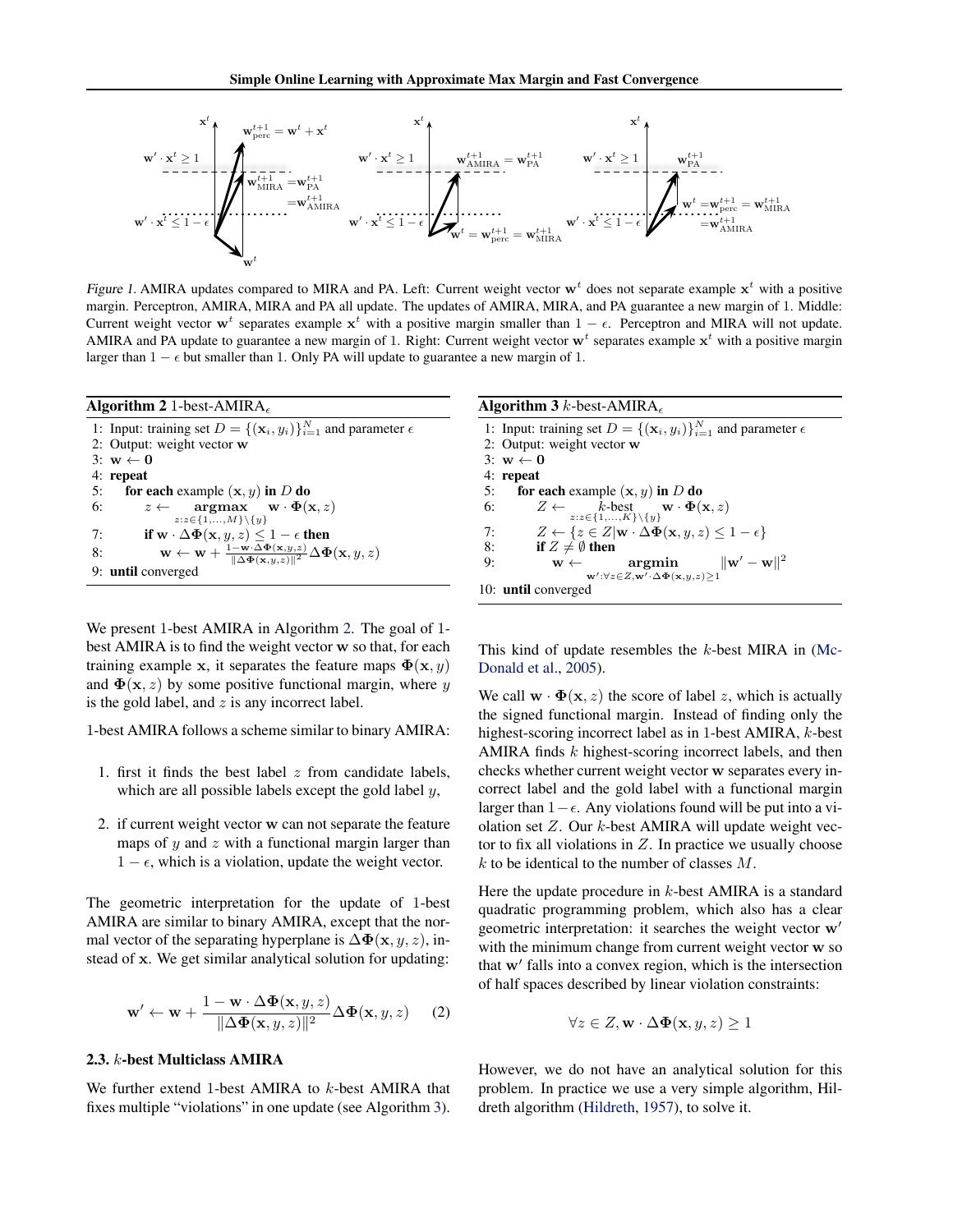# <span id="page-3-0"></span>3. Convergence and Margin Analysis

We first present a simple proof for the convergence of binary AMIRA for separable datasets, and then generalize it to multiclass classification (1-best and  $k$ -best AMIRA). For all the three variants of  $AMIRA<sub>\epsilon</sub>$ , our proof guarantees the number of mistakes in the training is at most  $\frac{2-\epsilon}{\epsilon} \frac{R^2}{\gamma^2}$ .

This proof resembles the classical convergence proof of Perceptron [\(Novikoff,](#page-8-0) [1962\)](#page-8-0), which is quite different from but much simpler than the original proofs given in [\(Cram](#page-8-0)[mer & Singer,](#page-8-0) [2003\)](#page-8-0) for MIRA and [\(Crammer et al.,](#page-8-0) [2006\)](#page-8-0) for PA.

From the convergence proof, we find a margin approximation theorem that for  $AMIRA_{\epsilon}$  that the output margin is at least  $\frac{1-\epsilon}{2-\epsilon}\gamma$  where  $\gamma$  is the optimal margin.

We also analyze the number of mistakes bound of AMIRA for inseparable datasets.

### 3.1. Convergence of Binary AMIRA

We denote  $R$  to be the maximal radius of training examples:  $R = \max_i ||\mathbf{x}_i||$ . We also assume the training set D is separable by a unit oracle vector u with optimal margin

$$
\gamma = \max_{\mathbf{u}: \|\mathbf{u}\|=1} \min_{(\mathbf{x}, y)\in D} y(\mathbf{u} \cdot \mathbf{x}).
$$

Theorem 1 (convergence of binary AMIRA). *For a separable dataset* D with optimal margin  $\gamma$  and radius R, bi*nary AMIRA (Algorithm [1\)](#page-1-0) will terminate after* t *updates where*  $t \leq \frac{2-\epsilon}{\epsilon} \frac{R^2}{\gamma^2}$ *.* 

*Proof.* Let  $w^t$  be the weight vector **before** the  $t^{th}$  update. Suppose the  $t^{th}$  update happens on example  $(\mathbf{x}^t, y^t)$ .

We know that:

1. 
$$
y^t(\mathbf{u} \cdot \mathbf{x}^t) \ge \gamma
$$
 (margin on unit vector)

2. 
$$
y^t(\mathbf{w}^t \cdot \mathbf{x}^t) \le 1 - \epsilon
$$
 (violation)

$$
3. \ \|\mathbf{x}^t\|^2 \le R^2 \tag{radius}
$$

For convenience we denote  $a^t = y^t(\mathbf{w}^t \cdot \mathbf{x}^t)$ , and rewrite the update equation Eq. [1:](#page-1-0)

$$
\mathbf{w}^{t+1} = \mathbf{w}^t + y^t \frac{1 - a^t}{\|\mathbf{x}^t\|^2} \mathbf{x}^t
$$
 (3)

We bound  $\|\mathbf{w}^{t+1}\|$  in two directions:

1. Dot product both sides of Eq. 3 with u:

$$
\mathbf{u} \cdot \mathbf{w}^{t+1} = \mathbf{u} \cdot \mathbf{w}^t + \frac{1 - a^t}{\|\mathbf{x}^t\|^2} y^t (\mathbf{u} \cdot \mathbf{x}^t)
$$

$$
\geq \mathbf{u} \cdot \mathbf{w}^t + \frac{1 - a^t}{\|\mathbf{x}^t\|^2} \gamma \quad \text{(margin)}
$$

$$
\geq \sum_{t} \frac{1 - a^{t}}{\|\mathbf{x}^{t}\|^2} \gamma
$$
 (by induction)

Denote  $\frac{1-a^t}{\|x^t\|^2}$  as  $d^t$ , we have  $\mathbf{u} \cdot \mathbf{w}^{t+1} \ge \gamma \sum_t d^t$ .

Since for any two vectors a and b we have  $\|\mathbf{a}\| \|\mathbf{b}\| \geq$  $\mathbf{a} \cdot \mathbf{b}$ , thus  $\|\mathbf{w}^{t+1}\| = \|\mathbf{u}\| \|\mathbf{w}^{t+1}\| \geq \mathbf{u} \cdot \mathbf{w}^{t+1}$ , which indicates

$$
\|\mathbf{w}^{t+1}\| \ge \sum_{t} d^t \gamma \tag{4}
$$

2. Take the norm of both sides of Eq. 3:

$$
\|\mathbf{w}^{t+1}\|^2 = \|\mathbf{w}^t + y^t \frac{1 - a^t}{\|\mathbf{x}^t\|^2} \mathbf{x}^t\|^2
$$
  
\n
$$
= \|\mathbf{w}^t\|^2 + \frac{(1 - a^t)(1 + a^t)}{\|\mathbf{x}^t\|^2}
$$
  
\n
$$
\leq \|\mathbf{w}^t\|^2 + \frac{(1 - a^t)(2 - \epsilon)}{\|\mathbf{x}^t\|^2} \qquad \text{(violation)}
$$
  
\n
$$
\leq (2 - \epsilon) \sum_t \frac{1 - a^t}{\|\mathbf{x}^t\|^2} = (2 - \epsilon) \sum_t d^t \qquad (5)
$$

Combining above result with Eq. 4, we have

$$
\sum_{t} d^{t} \le \frac{2 - \epsilon}{\gamma^2} \tag{6}
$$

 $\Box$ 

From violation and radius properties, we also have

$$
\sum_{t} d^{t} = \sum_{t} \frac{1 - a^{t}}{\|\mathbf{x}^{t}\|^{2}} \ge \sum_{t} \frac{\epsilon}{R^{2}} = t \frac{\epsilon}{R^{2}}
$$

Combining it with Eq. 6, we have  $t \leq \frac{2-\epsilon}{\epsilon} \frac{R^2}{\gamma^2}$  $\overline{\gamma^2}$ 

Immediately from the upper bound of  $\|\mathbf{w}^t\|$  (Eq. 5), and the upper bound of  $\sum_t d^t$  (Eq. 6), we have following corollary: **Corollary 1.** For any t, we have  $\|\mathbf{w}^t\| \leq \frac{2-\epsilon}{\gamma}$ .

### 3.2. Convergence of k-best AMIRA

We also give a convergence proof for  $k$ -best AMIRA, which can be viewed as a generalization for 1-best AMIRA (we thus omit the proofs for 1-best AMIRA). This proof is nearly in parallel with the convergence proof of binary AMIRA, except that it leverages the Karush-Kuhn-Tucker (KKT) conditions for quadratic programming.

We first assume the training set  $D$  is separable by feature map  $\Phi$  and unit oracle vector u with optimal margin

$$
\gamma = \max_{\mathbf{u}: \|\mathbf{u}\|=1} \min_{(\mathbf{x},y)\in D, z\neq y} \mathbf{u} \cdot \Delta \Phi(\mathbf{x},y,z).
$$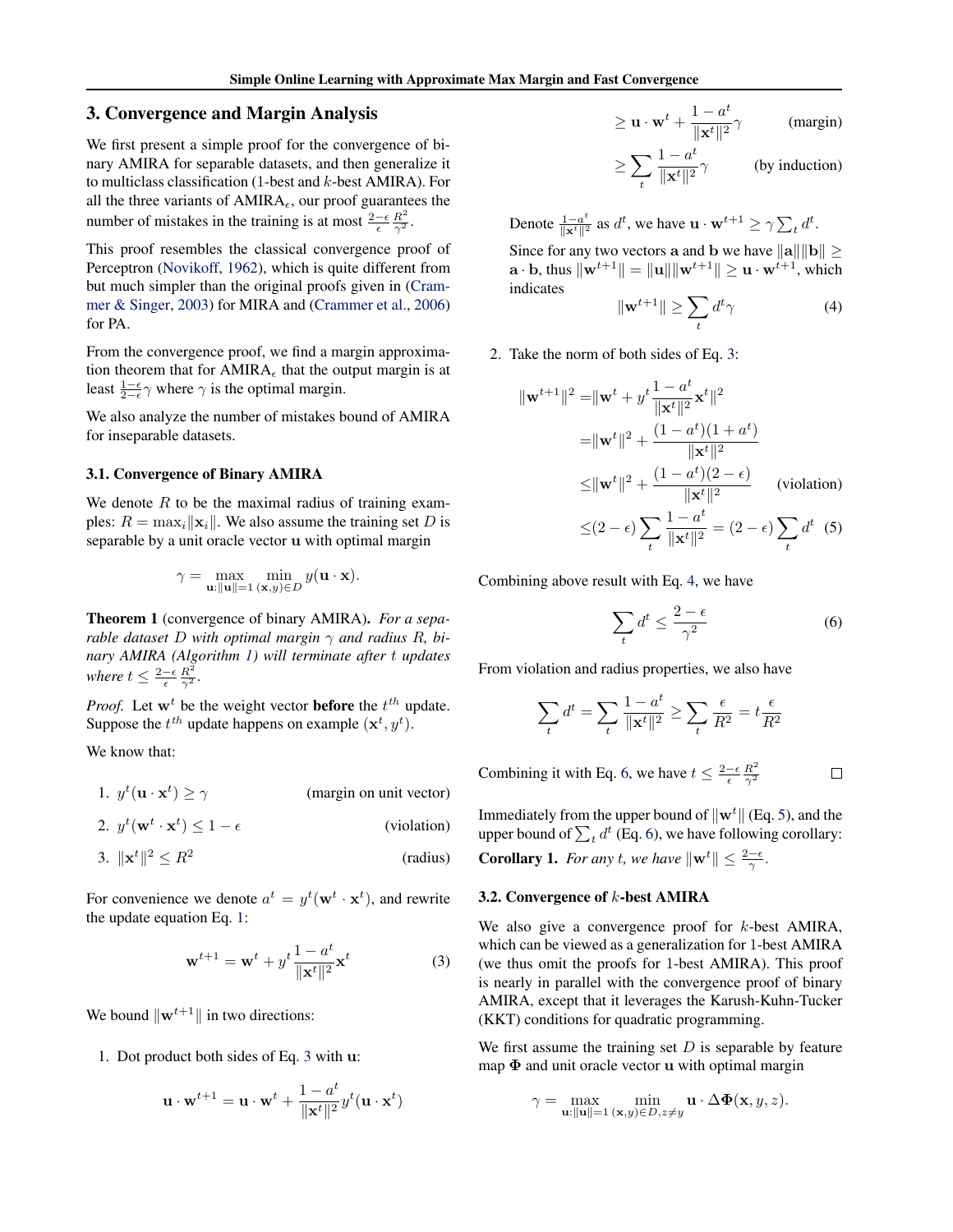<span id="page-4-0"></span>Let  $R = \max_{(\mathbf{x}, y) \in D, z \neq y} \Delta \Phi(\mathbf{x}, y, z)$  be the radius.

Let  $w<sup>t</sup>$  be the weight vector **before** the  $t<sup>th</sup>$  update in Al-gorithm [3.](#page-2-0) Suppose the  $t^{th}$  update is for training example  $x^t$  and gold label  $y^t$ , the violation set is  $Z^t$  =  $\{z_1^t, z_2^t, \ldots, z_{|Z^t|}^t\}.$ 

For convenience we use  $\Delta \mathbf{\Phi}_i^t$  to denote  $\Delta \mathbf{\Phi}(\mathbf{x}^t, y^t, z_i^t)$ .

We present the update in quadratic programming form:

$$
\mathbf{w}^{t+1} \leftarrow \operatorname{argmin} \|\mathbf{w}^{t+1} - \mathbf{w}^t\|^2
$$
  
s.t.  $\forall z_i \in Z, \mathbf{w}^{t+1} \cdot \Delta \mathbf{\Phi}_i^t \ge 1$  (7)

where 
$$
Z = \{z_i | \mathbf{w}^t \cdot \Delta \mathbf{\Phi}_i^t \le 1 - \epsilon\}
$$
 (8)

Consider the Lagrangian:

$$
\mathcal{L} = \|\mathbf{w}^{t+1} - \mathbf{w}^t\|^2 + \sum_{i=1}^{|Z|} \eta_i^t (1 - \mathbf{w}^{t+1} \cdot \Delta \mathbf{\Phi}_i^t)
$$

The KKT conditions require the solution  $w^{t+1}$  to satisfy:

# 1. Stationarity

$$
\mathbf{w}^{t+1} = \mathbf{w}^t + \sum_i \eta_i^t \Delta \Phi_i^t, \tag{9}
$$

which indicates that the weight vector change can be expressed as a linear combination of  $\Delta \mathbf{\Phi}_i^t$ .

# 2. Complementary Slackness

$$
\forall i, \eta_i^t(\mathbf{w}^{t+1} \cdot \Delta \mathbf{\Phi}_i^t - 1) = 0
$$

We call constraint *i* an "active constraint" if  $\eta_i^t \neq 0$ . For an active constraint  $i$ , we have

$$
\mathbf{w}^{t+1} \cdot \Delta \mathbf{\Phi}_i^t = 1 \tag{10}
$$

From above two properties we have following lemma:

**Lemma 1.** The sum of Lagrangian multipliers at t<sup>th</sup> up*date, denoted as*  $d^t = \sum_i \eta_i^t$ *, has lower bound*  $\frac{\epsilon}{R^2}$ *.* 

*Proof.* For all active constraints in  $t^{th}$  update, w.l.o.g. we assume they are the first  $\bar{k}$  constraints in Z, from the complementary slackness (Eq. 10) we have for  $1 \le i \le \bar{k}$ ,

$$
\mathbf{w}^{t+1} \cdot \Delta \mathbf{\Phi}_i^t = 1,
$$

Scale constraint equation i with  $\eta_i^t$  and sum over all constraints:

$$
\sum_{i} \eta_i^t = \mathbf{w}^{t+1} \sum_{i} \eta_i^t \Delta \Phi_i^t
$$

$$
= (\mathbf{w}^t + \sum_{i} \eta_i^t \Delta \Phi_i^t) \sum_{i} \eta_i^t \Delta \Phi_i^t \quad \text{(Stationarity)}
$$

$$
= \mathbf{w}^t \sum_i \eta_i^t \Delta \Phi_i^t + (\sum_i \eta_i^t \Delta \Phi_i^t)^2 \tag{11}
$$

$$
= \mathbf{w}^t \sum_i \eta_i^t \Delta \mathbf{\Phi}_i^t + (\sum_i \eta_i^t)^2 (\sum_i \frac{\eta_i^t}{\sum_j \eta_j^t} \Delta \mathbf{\Phi}_i^t)^2
$$

$$
\leq \mathbf{w}^t \sum_i \eta_i^t \Delta \mathbf{\Phi}_i^t + (\sum_i \eta_i^t)^2 R^2
$$
 (Jensen's)

$$
\leq (1 - \epsilon) \sum_{i} \eta_i^t + (\sum_{i} \eta_i^t)^2 R^2
$$
 (by Eq. 8)

which indicates  $d^t = \sum_i \eta_i^t \ge \frac{\epsilon}{R^2}$ 

Theorem 2 (convergence of k-best AMIRA). *For a separable dataset* D *with margin* γ *and radius* R*,* k*-best AMIRA (Algorithm [3\)](#page-2-0)* will make t updates where  $t \leq \frac{2-\epsilon}{\epsilon} \frac{R^2}{\gamma^2}$ .

*Proof.* 1. Dot product both sides of Eq. 9 with u, similar to the proof for Theorem [1](#page-3-0) we have

$$
\mathbf{u} \cdot \mathbf{w}^{t+1} \ge \gamma \sum_{t} d^t \tag{12}
$$

 $\Box$ 

2. On the other hand

$$
\|\mathbf{w}^{t+1}\|^2 = \|\mathbf{w} + \sum_{i} \eta_i^t \Delta \Phi_i^t\|^2
$$
  
\n
$$
= \|\mathbf{w}^t\|^2 + 2\mathbf{w}^t \sum_{i} \eta_i^t \Delta \Phi_i^t + \|\sum_{i} \eta_i^t \Delta \Phi_i^t\|^2
$$
  
\n
$$
= \|\mathbf{w}^t\|^2 + \mathbf{w}^t \sum_{i} \eta_i^t \Delta \Phi_i^t + \sum_{i} \eta_i^t
$$
  
\n(by Eq. 11)  
\n
$$
\leq \|\mathbf{w}^t\|^2 + (1 - \epsilon) \sum_{i} \eta_i^t + \sum_{i} \eta_i^t
$$
  
\n(violation, Eq. 8)  
\n
$$
= (2 - \epsilon) \sum_{i} \sum_{i} \eta_i^t = (2 - \epsilon) \sum_{i} d^t
$$

Combining above result with Eq. 12 gives an upper bound on the sum of  $d^t$ s:

i

t

$$
\sum_{t} d^{t} \le \frac{2 - \epsilon}{\gamma^2} \tag{13}
$$

t

Lemma 1 provides a lower bound of  $d^t$ , with which we have:

$$
t \le \frac{2 - \epsilon}{\epsilon} \frac{R^2}{\gamma^2} \tag{14}
$$

which is identical to the number of updates bound given in the convergence proof of binary AMIRA.  $\Box$ 

Similar to the proof of binary AMIRA, we can also get an upper bound on the norm of weight vector:

**Corollary 2.** For any t, we have  $\|\mathbf{w}^t\| \leq \frac{2-\epsilon}{\gamma}$ .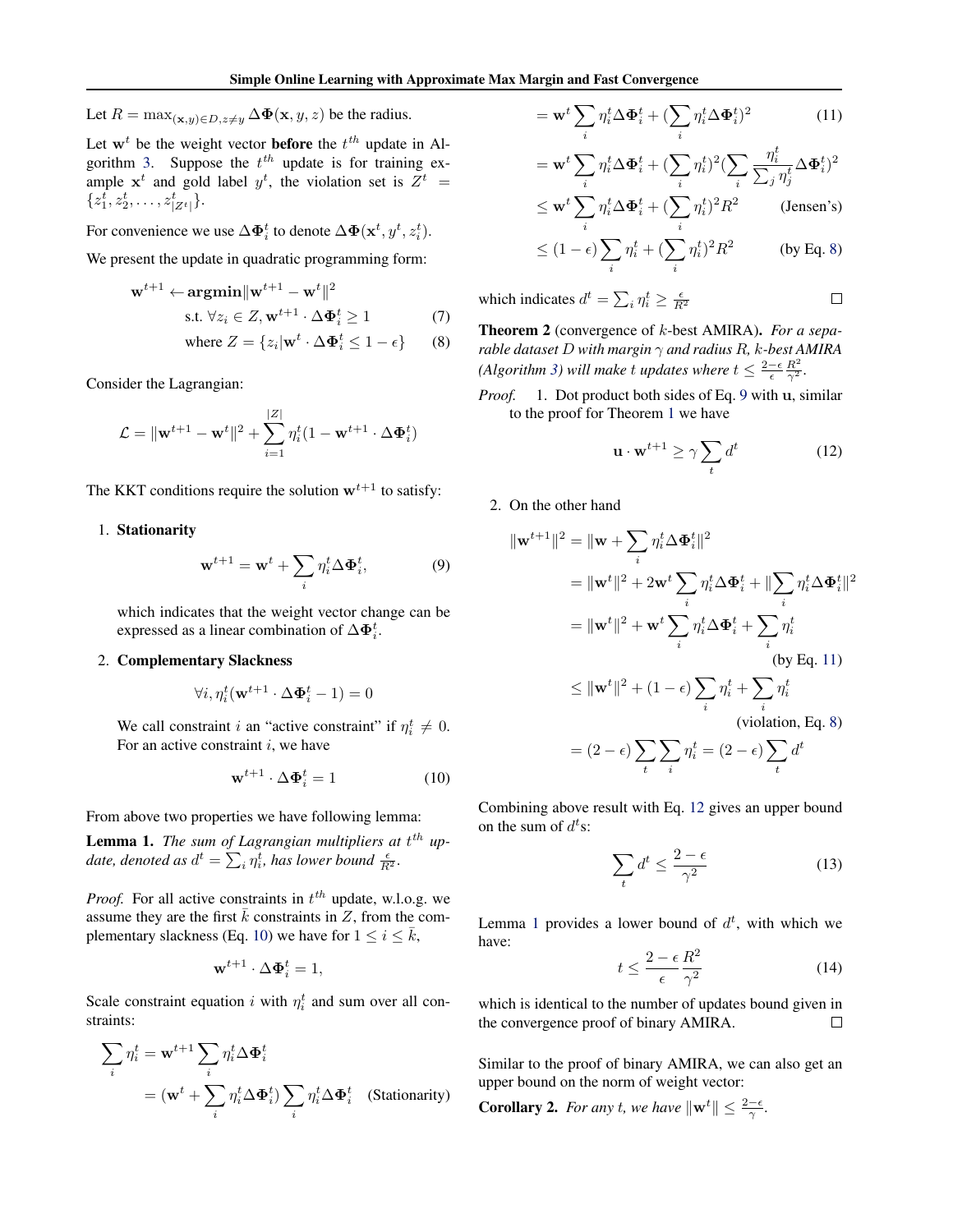<span id="page-5-0"></span>These two convergence proofs unveil some interesting properties of AMIRA:

- 1. When  $\epsilon = 1$  (i.e., MIRA), AMIRA has the same convergence rate as Perceptron.
- 2. Convergence rate slows down as  $\epsilon$  approaches 0.
- 3. When  $\epsilon = 0$  (i.e., PA), this result suggests that it may not converge, which is observed in practice (on synthetic data; see Section 4.1).<sup>4</sup>
- 4. The most distinctive feature of the result is that unlike Perceptron,  $\|\mathbf{w}^t\|$  no longer depends on either t or  $R$ , instead, there is a constant upper bound depending only on  $\epsilon$  and  $\gamma$ . This explains why empirically MIRA-learned weights are always very small.

#### 3.3. Margin Analysis

With Corollary [1](#page-3-0) and Corollary [2](#page-4-0) on the upper bound of the weight vector norm, and since after convergence the margin on each example is at least  $1-\epsilon$ , we get following theorem:

Theorem 3 (margin approximation). *The margin after AMIRA convergence is*

$$
\frac{1-\epsilon}{\|\mathbf{w}\|} \ge \frac{1-\epsilon}{2-\epsilon}\gamma.
$$

Theorem 3 points out that AMIRA is a  $\frac{1-\epsilon}{2-\epsilon}$  approximation of SVM. This approximation is monotonically better and approaching  $\frac{1}{2}$  as  $\epsilon$  approaches 0.

However, empirically this approximation ratio seems to be better than  $1 - \epsilon$ . When  $\epsilon$  is close to 0, the margin is very close to the optimal margin given by SVM, with the cost of slower convergence.

This result also hints that MIRA has no guarantee of margin after convergence, which is consistent with our experiments in Section 4.1 and Figure [2.](#page-6-0)

### 3.4. Inseparable Case

For inseparable case, we adapt the analysis from [\(Freund](#page-8-0) [& Schapire,](#page-8-0) [1999;](#page-8-0) [Collins,](#page-8-0) [2002\)](#page-8-0), and get the following theorems. We omit the proofs for conciseness.

For binary AMIRA on inseparable set  $D$ , and a particular unit vector **u** and margin  $\gamma$ , the hinge loss for a training example  $x^t$  is defined as

$$
e^t = \max\{0, \gamma - y^t \mathbf{u} \cdot \mathbf{x}^t\}.
$$

Theorem 4 (Number of Mistakes Bound for Binary AMIRA on Inseparable Set). *For the first pass of binary AMIRA over an inseparable training set* D*,*

# of mistakes 
$$
\leq \min_{\mathbf{u}, \gamma} \frac{2 - \epsilon}{\epsilon} \frac{(R + \mathcal{D})^2}{\gamma^2}
$$
,

where  $\mathcal{D} = \sqrt{\sum_t e^t}$ .

For  $k$ -best AMIRA we similarly define the hinge loss as

$$
e^t = \max\{0, \gamma - \min_{z} \mathbf{u} \cdot \Delta \mathbf{\Phi}(\mathbf{x}^t, y^t, z)\}.
$$

Then we have:

Theorem 5 (Number of Mistakes Bound for k-best AMIRA on Inseparable Set). *For the first pass of* k*-best AMIRA over an inseparable training set* D*,*

$$
\# \text{ of mistakes } \leq \min_{\mathbf{u}, \gamma} \frac{2 - \epsilon}{\epsilon} \frac{(R + \mathcal{D})^2}{\gamma^2},
$$
\n
$$
\text{where } \mathcal{D} = \sqrt{\sum_t e^t}.
$$

# 3.5. About the Bias Term

In above analysis of binary AMIRA we chose to omit the bias term b. With the bias term the prediction function for training example x becomes  $\mathbf{w} \cdot \mathbf{x} + b$ . The bias term can be helpful in some applications. To adapt this bias term, we can simply augment the dimensionality by adding one extra feature, which is fixed to be 1, to each training example x. At the same time we also add one dimension to the weight vector w to represent b.

With the extra bias dimension, all our proofs are still sound as is. The only slight difference is that we are now minimizing function  $\|\mathbf{w}\|^2 + b^2$ , instead of the original objective function  $\|\mathbf{w}\|^2$ . However, our experiments on synthetic data (see Section 4.1) show this change has little effects on the margin after convergence. For experiments on real datasets we do not use this bias term.

# 4. Experiments

We conduct experiments on two different types of datasets: a synthetic dataset to illustrate the properties in our proof, and natural datasets including USPS and MNIST to evaluate the performance of AMIRA. We also compare our result to existing online learning algorithms including Perceptron, ROMMA, ALMA, and an online version of Pegasos<sup>5</sup>.

#### 4.1. Synthetic Data

We examine binary AMIRA, Perceptron, Pegasos, and ROMMA over small linear separable binary synthetic

<sup>4</sup> The authors of PA [\(Crammer et al.,](#page-8-0) [2006\)](#page-8-0) do provide a proof on the bound on the *sum of losses*, but that does *not* imply a bound on the *number of mistakes*, e.g.  $\sum_i 1/i^2$  v.s.  $\sum_i 1$ .

<sup>&</sup>lt;sup>5</sup> For Pegasos we set its minibatch size to 1, making it a pure online algorithm.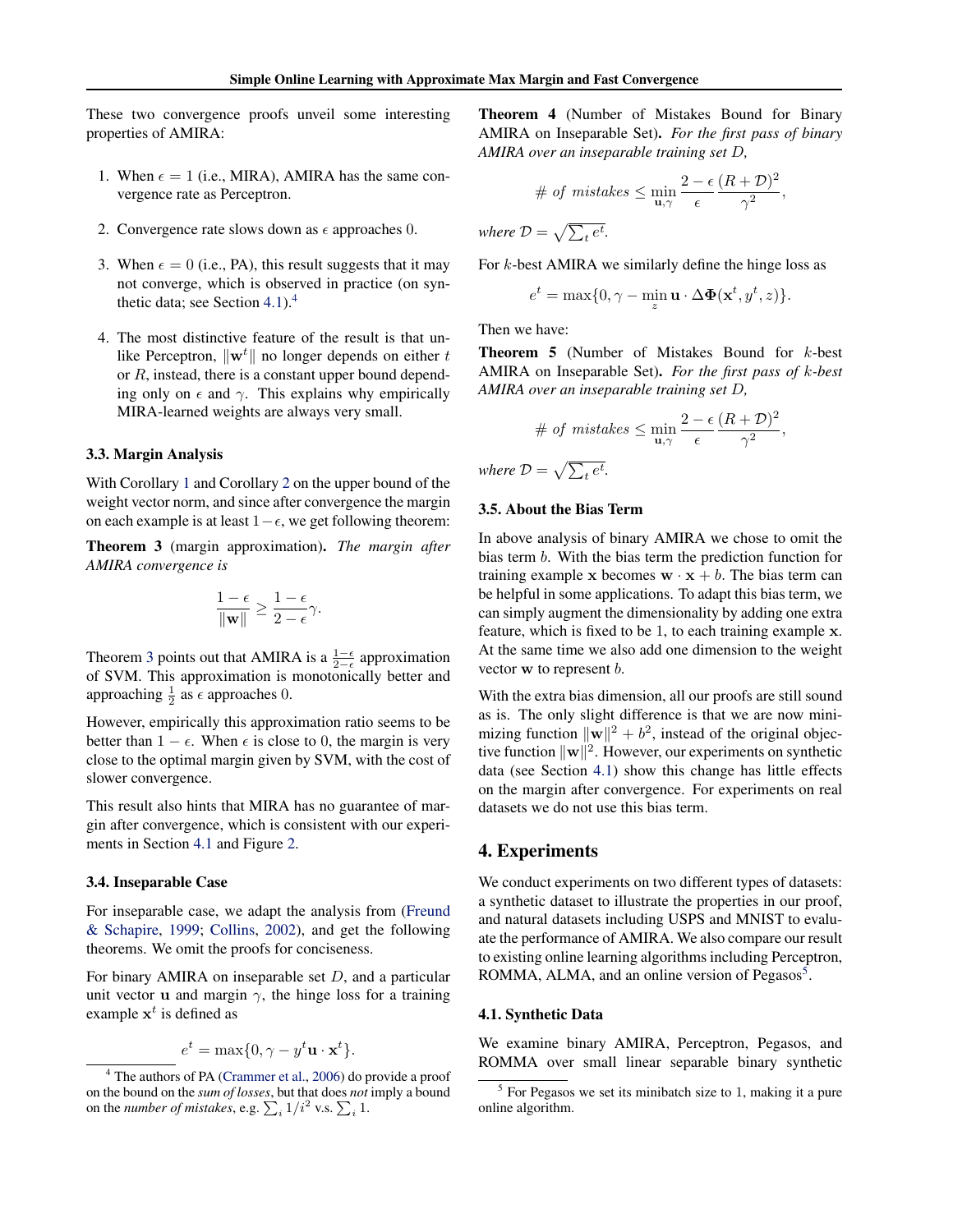<span id="page-6-0"></span>

Figure 2. Distribution of margin with varying parameter  $\epsilon$  (the number in parentheses) for AMIRA.

datasets. Each dataset consists of 10, 000 10-dimensional vectors. Each element of the vector is a real value between 0 and 10 inclusively. For each dataset, we first randomly generate a separating hyperplane  $\bar{\mathbf{w}} \cdot \mathbf{x} + b = 0$  that goes through the geometrical center of the 10-dimensional space. We run an SVM with linear kernel and no slacks, and from the separating hyperplane given by SVM we calculate the optimal separating margin  $\gamma$ . We implement SVM based on LIBSVM[\(Chang & Lin,](#page-8-0) [2011\)](#page-8-0).

We do not augment the dimension for the bias term in SVM. After getting  $\gamma$  we augment the dimension by 1 as in Section [3.5.](#page-5-0) In the following experiments we measure the margin in unaugmented space. We observe that although we do not directly optimize the objective function  $(\|\mathbf{w}\|^2)$ for margin, we can still achieve large margin.

Our first experiment on these small datasets aims to show the margin achieved by our AMIRA with varying  $\epsilon$  parameter. For comparison we also test the margin achieved by Perceptron and Pegasos with  $\lambda = 1 \times 10^{-4}$ . We plot the distribution of converged margins of Perceptron, Pegasos, and binary AMIRA with different  $\epsilon$ s, based on 500 random runs, as shown in Figure 2.

In Figure 2, the margins achieved by Perceptron and MIRA (AMIRA with  $\epsilon = 1$ ) are mostly concentrated around margin  $\sim$  0.1. This confirms our analysis that MIRA, like Perceptron, does not guarantee any separating margin in Theorem [3.](#page-5-0) Pegasos also does not give a large margin, partly because Pegasos does not directly optimize the margin, but the objective function with losses. AMIRA shows best performance: an averaged margin of  $\sim 0.4$  for  $\epsilon = 0.9$ , and an averaged margin of  $\sim 0.95$  for  $\epsilon = 0.1$ .

We then run binary AMIRA with varying  $\epsilon$  between 0 and 1. We run 100 times and measure the average margin (see Figure 3 (a)) and the average number of updates performed (see Figure 3 (b)) when the algorithms reach convergence.

We compare our AMIRA to a parameterized version of ROMMA, which updates when current model does not sep-



Figure 3. (a) Margin comparison between AMIRA and ROMMA with varying aggressiveness  $1 - \epsilon$ . Error bars represent the maximal and minimal margins achieved at a given  $\epsilon$ . (b) Number of updates comparison between AMIRA and ROMMA with varying aggressiveness  $1 - \epsilon$ .

arate the example by a margin of  $1 - \epsilon$ . When  $\epsilon = 1$  we get the vanilla ROMMA[\(Li & Long,](#page-8-0) [2002\)](#page-8-0).

From the results, we first observe that, empirically our AMIRA achieves margin significantly better than the lower bound given in Theorem [3.](#page-5-0) The margin is almost the same as the margin of ROMMA, as in Figure 3 (a).

Also, we see that AMIRA can reach a margin of 0.9 with  $\epsilon = 0.4$ , which suggests that even without a very aggressive  $1 - \epsilon$ , AMIRA still can produce an acceptable margin.

Lastly, Figure 3 (b) demonstrates that our AMIRA converges much faster than ROMMA. This is consistent with the theoretical analysis that the number of updates for AMIRA is bounded by  $\frac{1}{\epsilon} \frac{R^2}{\gamma^2}$ , while ROMMA by  $\frac{1}{\epsilon^2} \frac{R^2}{\gamma^2}$ . We also find that, importantly, PA  $(\epsilon = 0)$  does *not* converge, which is consistent with the theory (see Section [3.2\)](#page-3-0).

# 4.2. USPS

USPS dataset consists of 7, 291 training examples and 2, 007 testing examples. Each example is a  $16 \times 16$  pixel image corresponding to a hand-written digit, which is the image's label. We do no preprocessing before training.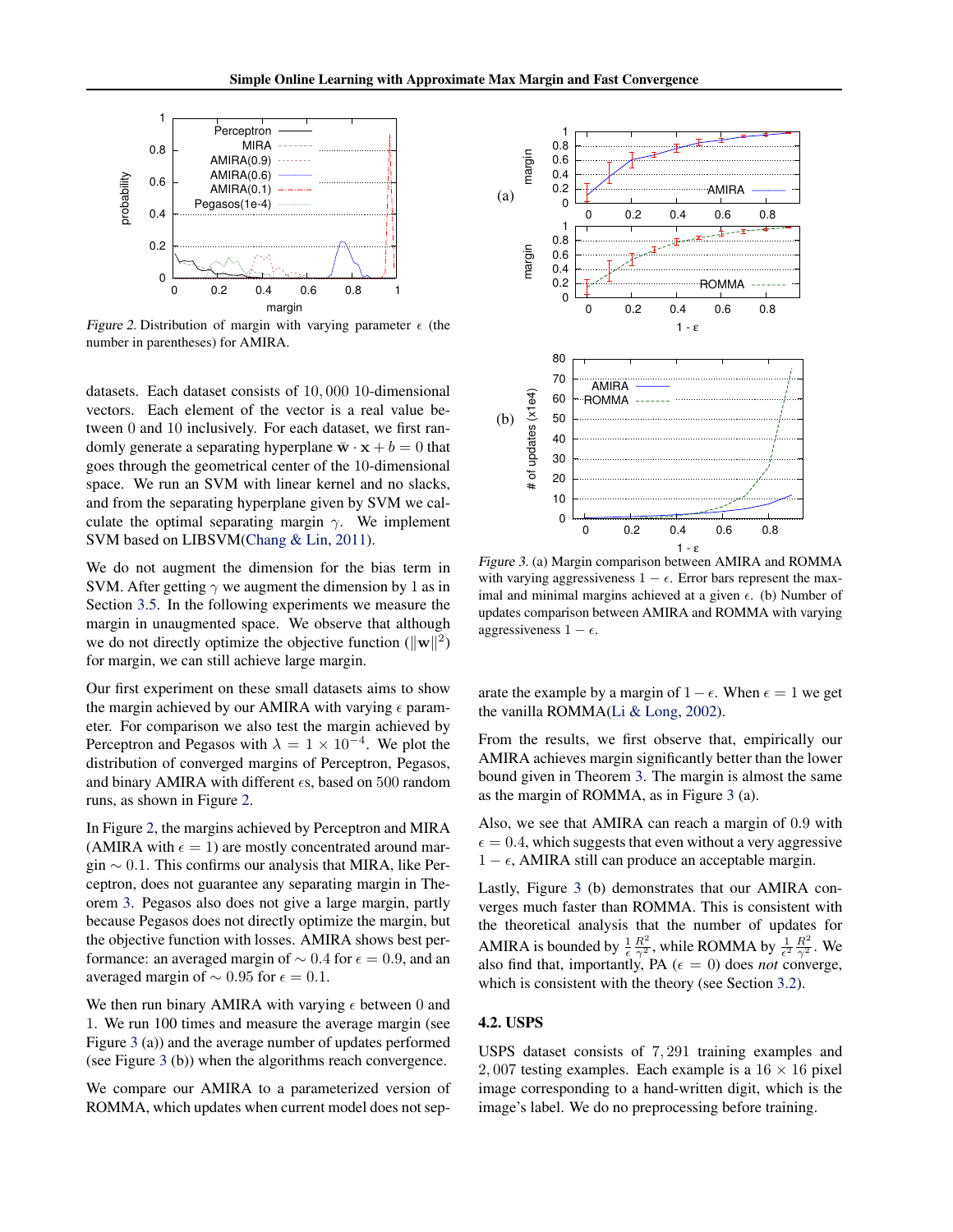Table 2. Error rates (%) on USPS dataset. The number in parentheses after each algorithm name denotes its parameter. The column titled "convg." shows the highest accuracies achieved in first 5 epochs, with the numbers in parentheses denoting the peak epoch. The column titled "# updates" shows the number of updates for each algorithm after first 5 epochs. For Perceptron we also list the results of averaged Perceptron as in [\(Freund](#page-8-0) [& Schapire,](#page-8-0) [1999\)](#page-8-0), which significantly improves the accuracies, compared to the vanilla one. For k-best AMIRA,  $k = 10$ .

| Epoch                          |      | 3    | convg.  | # updates |
|--------------------------------|------|------|---------|-----------|
| Perceptron                     | 7.40 | 6.18 | 6.16(5) | 1,726     |
| <b>Averaged Perceptron</b>     | 6.80 | 5.97 | 5.93(4) | 1,726     |
| <b>ROMMA</b>                   | 7.06 | 6.15 | 6.15(3) | 1,703     |
| Aggressive ROMMA               | 7.17 | 6.11 | 6.11(3) | 1.714     |
| ALMA(0.9)                      | 4.72 | 4.54 | 4.53(2) | 13,682    |
| Pegasos ( $\lambda = 5e - 6$ ) | 6.18 | 4.69 | 4.51(5) | 30.473    |
| bin MIRA                       | 7.32 | 6.21 | 6.21(3) | 1,716     |
| bin AMIRA $(0.9)$              | 4.62 | 4.51 | 4.51(3) | 11,928    |
| bin AMIRA $(0.5)$              | 5.02 | 5.00 | 5.00(3) | 27,201    |
| $k$ -best MIRA                 | 7.19 | 6.15 | 6.15(3) | 667       |
| $k$ -best AMIRA (0.85)         | 4.56 | 4.60 | 4.56(1) | 2,585     |
| $k$ -best AMIRA $(0.5)$        | 4.92 | 4.91 | 4.87(2) | 4,084     |
| <b>SVM</b>                     |      |      |         |           |

To better classify the examples, we use a Gaussian kernel:

$$
K(\mathbf{x}_i, \mathbf{x}_j) = \exp(-\frac{1}{2\sigma^2} ||\mathbf{x}_i - \mathbf{x}_j||^2).
$$

The parameter of Gaussian kernel  $\sigma$  is set to 3.5, which is same to the one used in [\(Gentile,](#page-8-0) [2002\)](#page-8-0).

For a similar Gaussian kernel with  $\sigma = 3.58$ , [\(Platt et al.,](#page-8-0) [2000\)](#page-8-0) reports an accuracy of 4.70% using SVM with parameter  $C = 100$  and no data preprocessing. We use this as a naive baseline.

We reimplemented ROMMA, ALMA, and Pegasos for comparison following the standard one-vs-rest scheme. The parameters in ALMA and Pegasos are chosen based on the suggestions in their papers, and slight changes are made for better accuracies. As a result, we achieve higher accuracies for ALMA than the reported numbers in [\(Gen](#page-8-0)[tile,](#page-8-0) [2002\)](#page-8-0).

Because the training of our AMIRA depends on the ordering of the training examples, we shuffle the whole training set at each training iteration. Our error rate results are based on the average of 10 runs.

Table 2 presents the percentages of misclassified testing examples for Perceptron, ROMMA, ALMA, Pegasos, AMIRA, and SVM. Following [\(Li et al.,](#page-8-0) [2002\)](#page-8-0), the performances are reported after 1st and 3rd epochs. The highest accuracies achieved in the first 5 epochs are also reported.

We observe binary  $AMIRA<sub>0.9</sub>$  achieves best accuracy after 3 epochs, which is also achieved by Pegasos some epochs later. However, Pegasos achieves this accuracy by very aggrevessive updates and takes significantly more updates

Table 3. Error rates (%) on MNIST dataset. The numbers in parentheses denote parameters for the algorithms. Note that (Schölkopf et al., [1997\)](#page-8-0) report an accuracy of  $1.40\%$  with polynomial kernel of degree 5 using an SVM with parameter  $C = 10$ . This is not included because it uses a different kernel.

|      |      | κ    | 4    | # updates |
|------|------|------|------|-----------|
| 2.87 | 2.26 | 2.12 | 2.26 | 12,607    |
| 2.22 | 1.80 | 1.71 | 1.69 | 12,607    |
| 2.53 | 1.82 | 1.76 | 1.68 | 10,466    |
| 2.45 | 1.89 | 1.71 | 1.70 | 10,436    |
| 2.33 | 1.92 | 1.85 | 1.82 | 118,615   |
| 2.65 | 2.02 | 1.77 | 1.69 | 11,091    |
| 2.27 | 1.79 | 1.64 | 1.59 | 12.969    |
|      |      |      |      |           |

and longer time.

On the other hand, k-best AMIRA converges much faster than other algorithms. For example  $k$ -best AMIRA $_{0.85}$ converges at 1st epoch with the lowest error rate, outperforming any other competitors at the same time. Also, kbest AMIRA needs significantly less updates for each iteration, because in k-best AMIRA only one classifier is trained, while the one-vs-rest scheme needs 10.

### 4.3. MNIST

MNIST dataset consists of 60, 000 training examples and 10, 000 testing examples. Similar to USPS, each example represents a hand-written digit, stored in a  $28 \times 28$  integer matrix. We use the standard one-vs-rest scheme and do no preprocessing before training.

We use a polynomial kernel of degree 4. Also, following the suggestion from [\(Li & Long,](#page-8-0) [2002\)](#page-8-0), we slightly modify the kernel function to handle the noise:

$$
K(\mathbf{x}_i, \mathbf{x}_j) = (\frac{\mathbf{x}_i \cdot \mathbf{x}_j}{255 \times 255} + 1)^4 + \delta_{ij} \lambda
$$

where  $\delta_{ij}$  is the Kronecker delta function that  $\delta_{ij} = 1$  if and only if  $i = j$ . Parameter  $\lambda$  is set to  $5 \times 10^5$  in our experiments, which is consistent with [\(Li & Long,](#page-8-0) [2002\)](#page-8-0).

Table 3 reports the error rates on testing set after averaging on 5 runs. At each run we shuffle the training examples. Note that for ROMMA we achieve better accuracies than the reported numbers in  $(Li \& Long, 2002)$  $(Li \& Long, 2002)$ . For Pegasos we use a much larger  $\lambda$  than in the USPS experiments, which is due to a different kernel and the Kronecker delta function.

In this dataset binary  $AMIRA<sub>0.9</sub>$  outperforms any other competitors after 2nd epoch in accuracy and the speed (# of updates) is comparable to Perceptron and ROMMA.

# 5. Conclusions and Future Work

We have presented a family of simple online learning algorithms, AMIRA, that can achieve approximate maximal